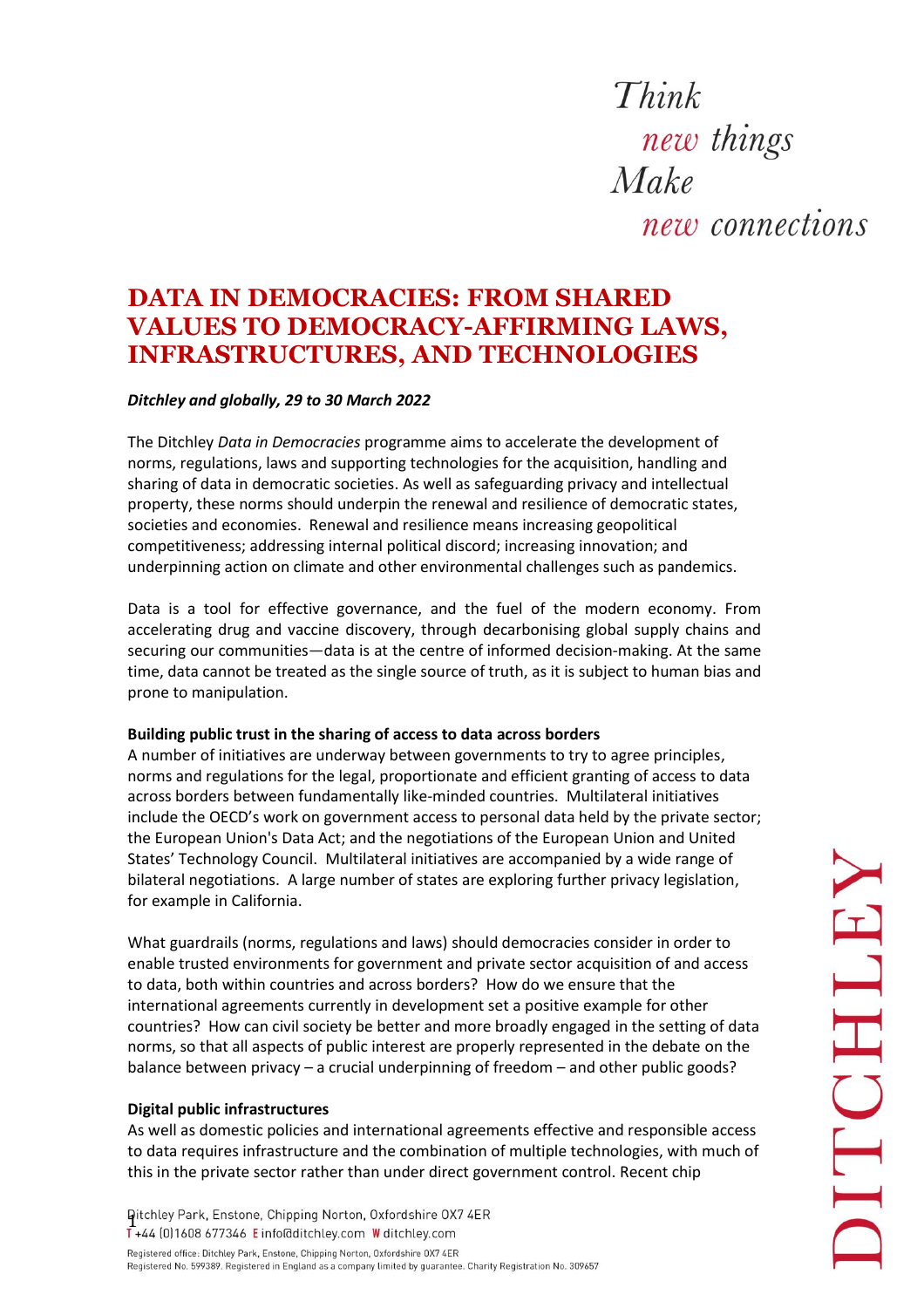shortages and debates over semi-conductor supply chain resilience have refreshed our collective memory of the ultimate physicality of the internet. But large scale software platforms are a vital element of digital public infrastructure too.

Who should own and operate critical national data infrastructure in a modern state and how should these critical national data infrastructures be connected across borders? If the infrastructure remains in private hands then what should be subject to regulation by government and what types of regulation could this include? What existing models would be the best templates for regulation and norms: telecommunications companies; power companies; or publishing? How should companies seek to evolve in advance of, or in response to, regulation?

# **Democracy affirming technologies and democracy damaging technologies**

Are there particular technologies, for example (homomorphic encryption or differential privacy) that we could further develop that would fundamentally support privacy and democratic norms whilst enabling data analysis and thus scientific innovation, private sector entrepreneurship, law enforcement and national security?

What is the balance of interest for democracies in enabling secure end to end encryption? What is the balance of interest for democracies between privacy on the one hand a right and capability of anonymity online on the other?

Are there fast advancing technologies – for example the metaverse and facial recognition and sentiment analysis – that could make the balance of privacy and the sharing of data more difficult and undermine democratic norms? How will can AI's power of inference from incomplete data be effectively regulated to support democratic norms?

For the middle part of the conference we will split into three working groups so as to be able to go into more depth on a selected subset of these issues.

**Group A** will look at democratic norms for acquisition of data in democratic societies, and how states who want to facilitate data exchanges agree on those norms with the public.

**Group B** will look at the governance and safeguards needed for trusted government access to personal data in justice / law enforcement.

**Group C** will look at families of democracy-affirming technologies, PETs and differential privacy, and their ability to facilitate international collaboration in healthcare.

### **Ditchley Data in Democracies Programme: Context**

In order to help release the potential of enhanced sharing of data and address its related challenges, in October 2021 Ditchley launched a programme that engages interested parties internationally at different scales—from small group discussions to larger conferences. We explore different aspects of the challenge and work over time towards shared approaches. The programme focuses not on abstract principles but action—how can we deliver the services and innovation that citizens need and, indeed, that the democratic world needs in order to remain internationally competitive economically, scientifically and in terms of national security and defence?

Our launch conference gathered a mix of political and governmental leaders in the field from commerce through to health and national security; representatives from companies both large and small; and civil society advocates for privacy and human rights.